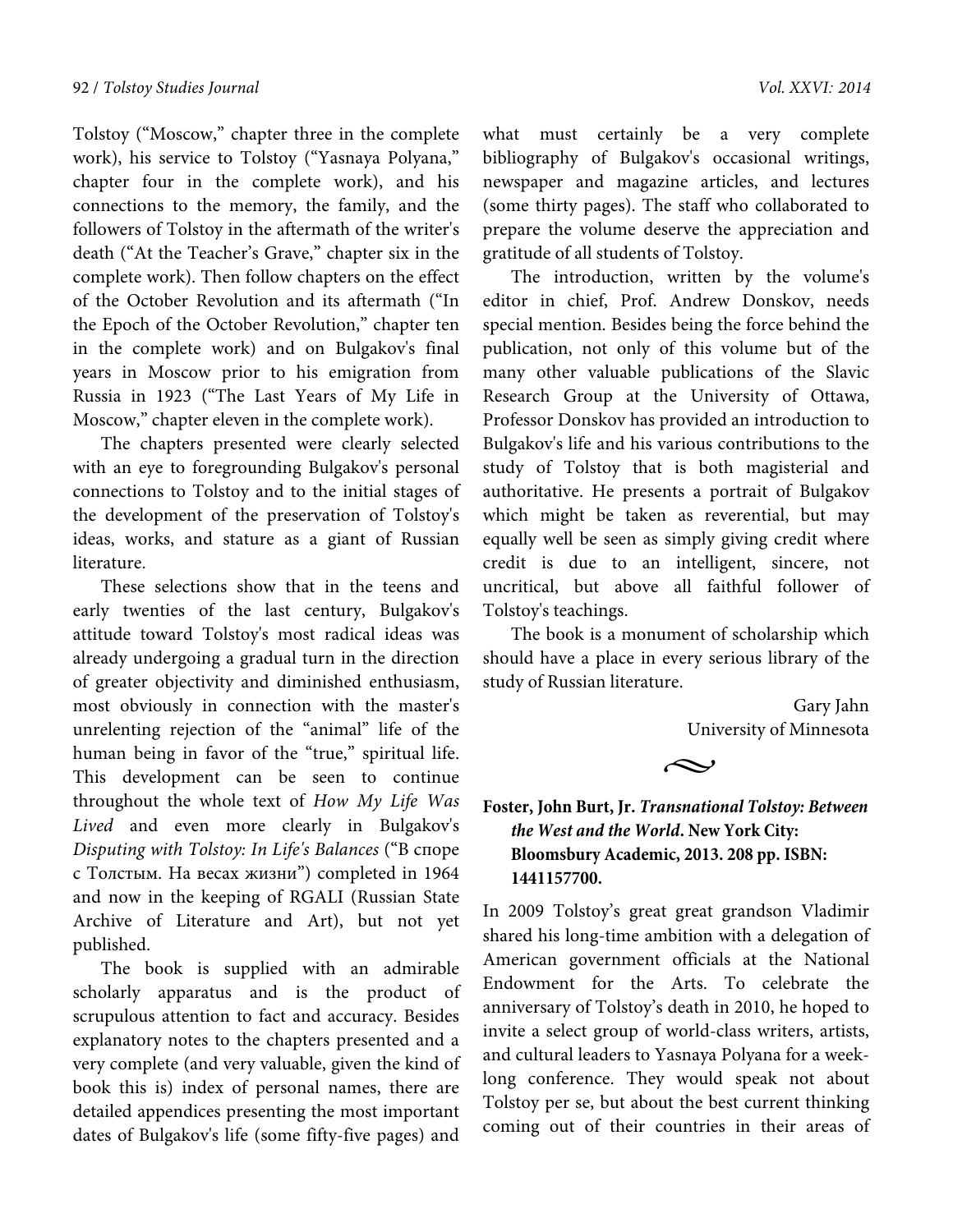expertise, thus embodying Tolstoy's spirit as a worldwide ("всемирный") writer whose importance transcends national and disciplinary boundaries. As far as I know, Mr. Tolstoy's plan never came to fruition. Under Putin's leadership, Russia has made a sharp nationalist turn in recent years, and, as Putin's cultural advisor since 2012, Mr. Tolstoy himself now tends to emphasize a cultural agenda focused on facilitating Russian national solidarity at home and projecting Russian cultural prowess abroad.

John Burt Foster, Jr. has picked up where Vladimir Tolstoy left off in 2009. In his timely and challenging *Transnational Tolstoy: Between the West and the World* Foster reminds us once again that Tolstoy belongs not just to Russians, but to all of us. He does so by re-imagining Tolstoy through the lens of "transnationality," which "betokens a widened contextual vision, one that aspires to a worldwide perspective on literature that transverses borders of language, culture, and nation." Through a series of case studies spread over twelve chapters, Foster describes Tolstoy's complex interaction with many different moments, motifs, and trends in both Western and world literature. But Foster is less interested in defining influence and assessing debts than in showing the unique contribution each participant brings to the cross-cultural transaction.

Part one, "Facing West," begins by comparing Tolstoy's and Dostoevsky's critiques of Western culture in *Anna Karenina* and *The Gambler*. In this section Foster also discusses a series of dialogues between Tolstoy and Stendhal, and between Tolstoy and Flaubert. Many scholars have described the connections between Stendhal's portrayal in *La Chartreuse de Parme* [The Charterhoue of Parma] of Fabrizio del Dongo's youthful misadventures at Waterloo and Tolstoy's portrayal of Pierre Bezukhov's bewilderment at the battle of Borodino in *War and Peace*. But Foster is the first to my knowledge to uncover a dialogue

between *La Chartreuse* and *Anna Karenina* on the psychological theme of retribution.

Similarly, Foster goes beyond merely discussing parallels between *Anna Karenina* and Flaubert's *Madame Bovary*—a staple of Tolstoy criticism and shifts our attention to a dialogue between *War and Peace* and Flaubert's *L'Education sentimentale* on "the falsity of the Bonapartist vision of historical grandeur and inspired leadership." Part Two concludes with an analysis of Tolstoy's contact with both Goethe and Proust and their movement beyond the value of "worldliness" privileged by the European novel of manners toward a more humanistic and all-inclusive definition of "world literature," which makes an "effort to grasp the world in its human fullness."

Foster shifts in part two ("Outside the Soviet Canon") to Tolstoy's poetics of realism, which was far more dynamic than the straightjacket of critical realism into which he was forced by the Soviet canon. Some of Foster's most exciting and illuminating close readings are found in this part of his book. He moves (though not always seamlessly) among works from different periods of Tolstoy's career, especially *War and Peace*, *Anna Karenina*, and *Hadji-Murat*. His discussion of the rich and suggestive imagery of passages from each work, and their connection to Flaubert's imagery in the nineteenth century and Nabokov's in the twentieth, is both original and fascinating. I came away convinced that Tolstoy is far more modern than he is often assumed to be.

Finally, in part three ("Into the World") Foster discusses Tolstoy's dialogues with more contemporary writers outside of Russia and the West. He uncovers Tolstoyan moments in Egyptian novelist Naguib Mahfouz (1911–2006) and Indian fiction writer Premchand (1880–1936), and brilliantly analyzes the reactions to Saul Bellow's often (mis)quoted remark "Show me the Zulu Tolstoy," made during a 1988 interview. Many at the time assumed that Bellow's remark stemmed from what Foster calls "Eurocentric cultural